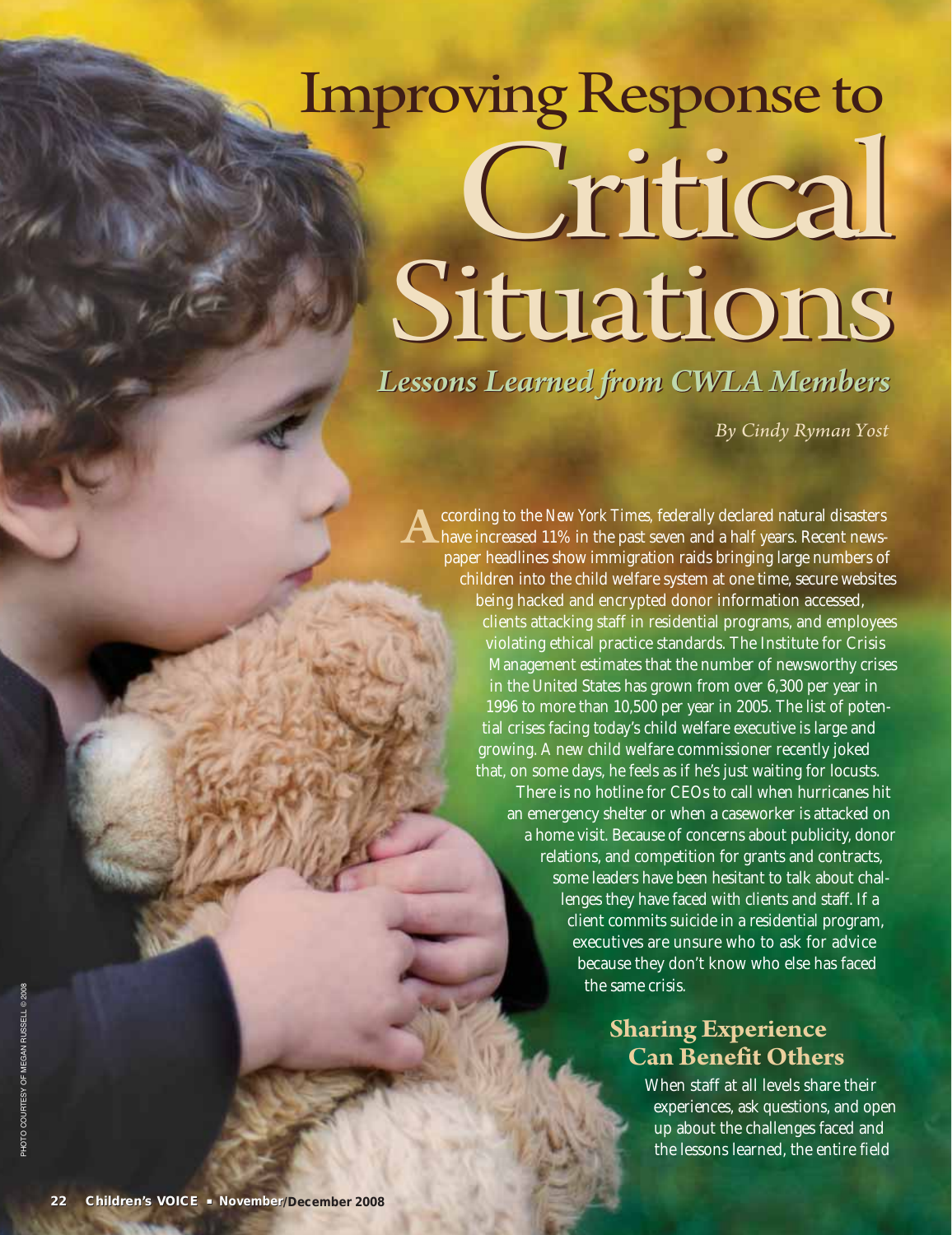can benefit. "The richest resources [CWLA] has are its members and its executives," says Jim Fitzgerald, Executive Director of Intermountain Children's Home and Services in Montana. "Anything we can do to impact someone who is serving children and families is important." Fitzgerald was part of a group of members who started an informal discussion about the need for members to connect with each other about their experiences.

Howard Shiffman, CEO of Griffith Centers for Children in Colorado, was also involved in that early conversation. "As leaders we need to be able to be willing to talk openly about what happens in our programs. We can learn each time an organization has to cope with a challenging situation," he says. "In my time as a leader we have had to deal with a whole range of issues from fires to client deaths. I'm happy to talk with others about what we've learned and I also want to know what I can learn from them."

That early conversation, combined with the insight of CWLA's CEO, Christine James-Brown, sparked the idea to provide members with real support in planning for crises and responding to them. Working together with member organizations, CWLA is now developing a network of experienced leaders to assist organizations facing critical situations to provide care for their clients, staff, and agency operations; to develop enhanced organizational policies and procedures; and to collect and disseminate information on legislation and regulations that could be replicated in other states.

#### **Making the Connection**

As plans for this project were being developed last summer, record floods hit the Midwest. One of the most heavily impacted areas was the city of Cedar Rapids, Iowa. Jim Ernst is CEO of the large, multi-service organization Four Oaks, and he was confronted

with challenges he could never have imagined. He lost communication with his staff and needed to relocate hundreds of families in their low-income housing program, all while his own home was being affected.

Keith Leiderman, CEO of Kingsley House in New Orleans, developed a presentation for the 2008 CWLA National Conference called "Leadership When There's No One to Ask," based on the incredible lessons he and his organization learned from their experience with Hurricane Katrina and its aftermath in 2005. Leiderman knew what Ernst was facing, not only in the days immediately following the flood, but also in the weeks and years of recovery to follow. CWLA

brought Leiderman and Ernst together on a conference call to begin to discuss the immediate recovery needs of an organization and also the long-term rebuilding process. Leiderman offered not only to share information over the phone and through e-mail, including sending lists of relief organizations, but he also offered to fly to Iowa with several Kingsley House staff to assist Four Oaks.

"With a natural disaster you are impacted in so many ways. You lose your program buildings, your staff lose their homes, your clients lose their homes. Where do you do your work? How do you help your staff? How do you help your clients?" reflects Ernst. "Usually you assume a crisis will impact only one area, even something as tragic as a fire or a child death. But in a natural disaster you have to constantly circle around to how do you help everyone and when and how do you prioritize the help that needs to be given?"



Four Oaks, a CWLA member organization based in Cedar Rapids, Iowa, prepared for flooding last summer. CWLA is developing a network to connect agencies dealing with unexpected crises with those who have been through similar experiences.

Ernst and Leiderman have continued to have conversations and share resource information. "It was invaluable to talk to someone who had been there before," says Ernst. "He predicted that it would come at us all at once and he was right." Leiderman suggested identifying needs and separating staff into groups. For example, one group figures out where to centralize program operations and return business functions, one group focuses on the needs of staff, such as housing and aid, and one group identifies how to find the clients that had lost their homes and their communications systems.

"Talking with Keith helped to normalize our situation," says Ernst. "Three years later they are back, so it helps to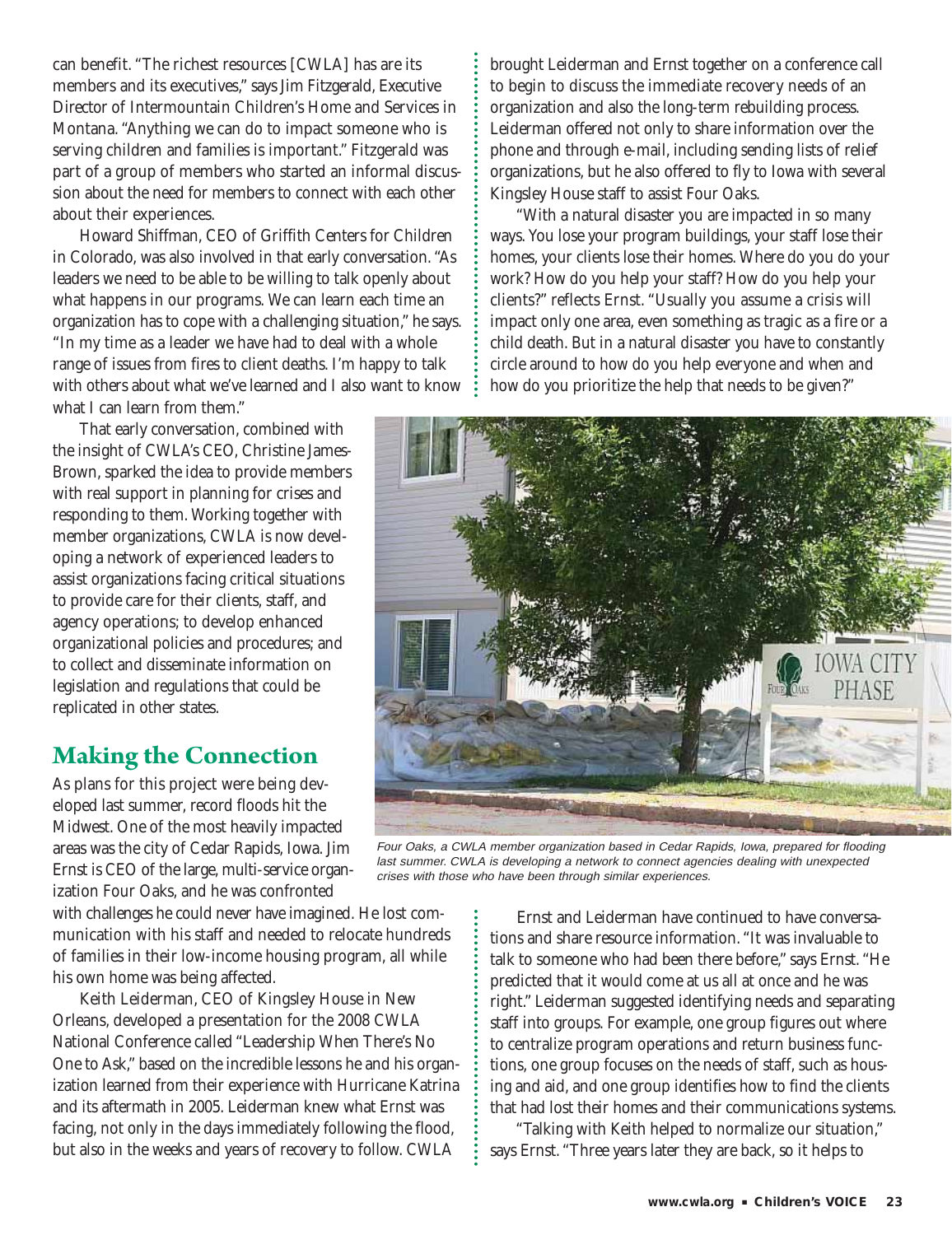know that it can be done, to see an example of a successful organization." Four Oaks is now working to secure replacement housing for 5,400 households with approximately 20,000 people. Ernst is part of a 10-person city recovery team, which initially met daily for several weeks and now meets twice a week for two hours to coordinate the community's response and plan for the future. Ernst admits that the work has been overwhelming, but he continues to see opportunities. "We will end up with a better community," says Ernst. "This gives us a chance to improve affordable housing, to create a human services campus, and to serve people better."

#### **The Impact of Experience**

As Iowa continued to recover, the staff at Kingsley House in New Orleans faced the reality of hurricane season again when news of Hurricane Gustav's approach was reported late last August. As the largest provider of adult day health services in the city, Kingsley House became a city-assisted evacuation site for senior citizens and people with medical needs. The process was very difficult for the community and the staff, and Leiderman reported that the impact of post-traumatic stress was evident. "There were 17 city-assisted evacuation sites and we all served as a place for planning and managing the traffic flow for buses and trains," says Leiderman.



In what became the largest evacuation ever in the United States, the staff at Kingsley House helped coordinate the successful movement of almost 2 million people. Citizens could not return for five to eight days, and many returned to wind- and

**"We have learned that having strong relationships with the local media becomes even more important during a crisis. They can assist you in accurately telling your story to the community and helping people understand the real work that we do. Don't hide; even when something bad happens in a program, there is an opportunity to build support through openness. Unless there has been malfeasance on the part of an employee, people want to understand the reality of the challenges in our work."**

> *Jim Blue, President & CEO, CEDARS Youth Services, Lincoln, Nebraska*

rain-damaged homes and businesses and a lack of power. "On our first day back though, we had 94 of our 120 staff at the staff meeting," reports Leiderman. "They all came back and all of our programs [began] serving clients immediately."

In comparison to the chaos of Hurricane Katrina, Leiderman said this was very structured and organized. "We're still learning. The re-entry has been a little disorganized and we need full power restored so that those waiting

> can return, but we know now that we can do this," he says. "We were also impressed by the goodwill and humanity of so many organizations that reached out to welcome people and to provide temporary shelter." Leiderman's own family stayed for the week at the summer camp his daughter attends with 125 other evacuated families in Mississippi.

> These experiences, Leiderman says, have changed how he watches situations unfold in other places and how he wants to help. "You need to connect with people who have been through the same thing before. We certainly needed that after Katrina. There were people we talked to from Japan, people involved with 9/11, places where there had been massive devastation and a need for real long-term recovery," says Leiderman. "Would I have felt any compelling need to reach out to Cedar Rapids without Katrina? No. But after what I've been through, I know that I can be helpful."

## **Learning Which Questions to Ask**

Pat Wilson, Commissioner for the Kentucky Department for Community Based Services, has also seen the opportunities that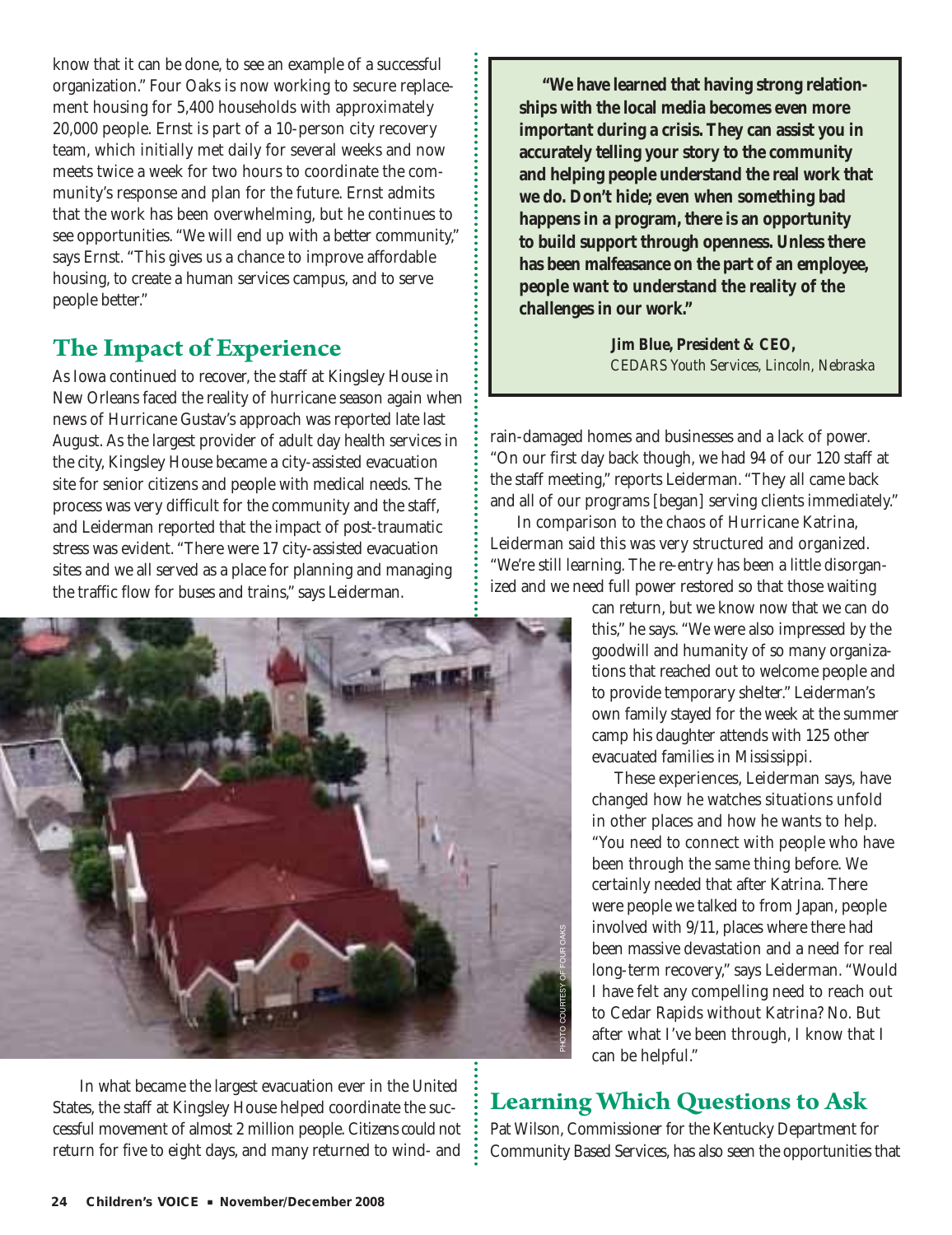have come from tragedy. Boni Frederick, a social service aide, was beaten and killed while supervising the home visit of an infant with his mother in October 2006. After coping with the immediate needs of those involved, there remained an overwhelming number of questions about worker safety in the media, the general public, and most importantly, among those working directly with clients in protective services.

"Where do you go?" questioned Wilson. "There wasn't much available in the literature. We knew we didn't have

The Department of Community Based Services developed several responses, including an overriding training theme for staff to constantly be aware of the threats around them as one of the most important things they could do to keep themselves safe. Teams inspected all of the offices and assessed the physical plants for safety features. Changes were made to receptionist areas as well as other areas to improve overall safety. "This was very significant," says Wilson. "We are always looking at our space in terms of utilization, figuring out how to squeeze more



the answers but we wanted to give other states an opportunity to put their questions on the table." In October 2007, Kentucky hosted the first National Human Services Worker Safety Conference. More than 130 participants from 20 states attended, and topics included the use of technology and telecommunications, personal safety, self-defense, laws passed increasing penalties for crimes against human services workers, and experiences in other states. The response was positive and raised more questions: Where is the line between monitoring employees via GPS for safety and invading their privacy? What do you do in rural areas where cell phone reception may be unreliable or back-up a long distance away?

people in or reconfigure for another meeting room…. We started to look at everything with a new lens."

A web-based critical threat reporting system was implemented allowing for expedited review and response to situations where worker safety had been compromised. Additionally, the new position of regional safety officers was created and Kentucky now has seven full-time safety officers who review critical incidents, examine operating procedures and physical space, evaluate training needs with supervisors, and serve as a sounding board for staff with safety concerns. Some of the positions have been filled with retired state police officers and others have backgrounds that qualify them for their new role.